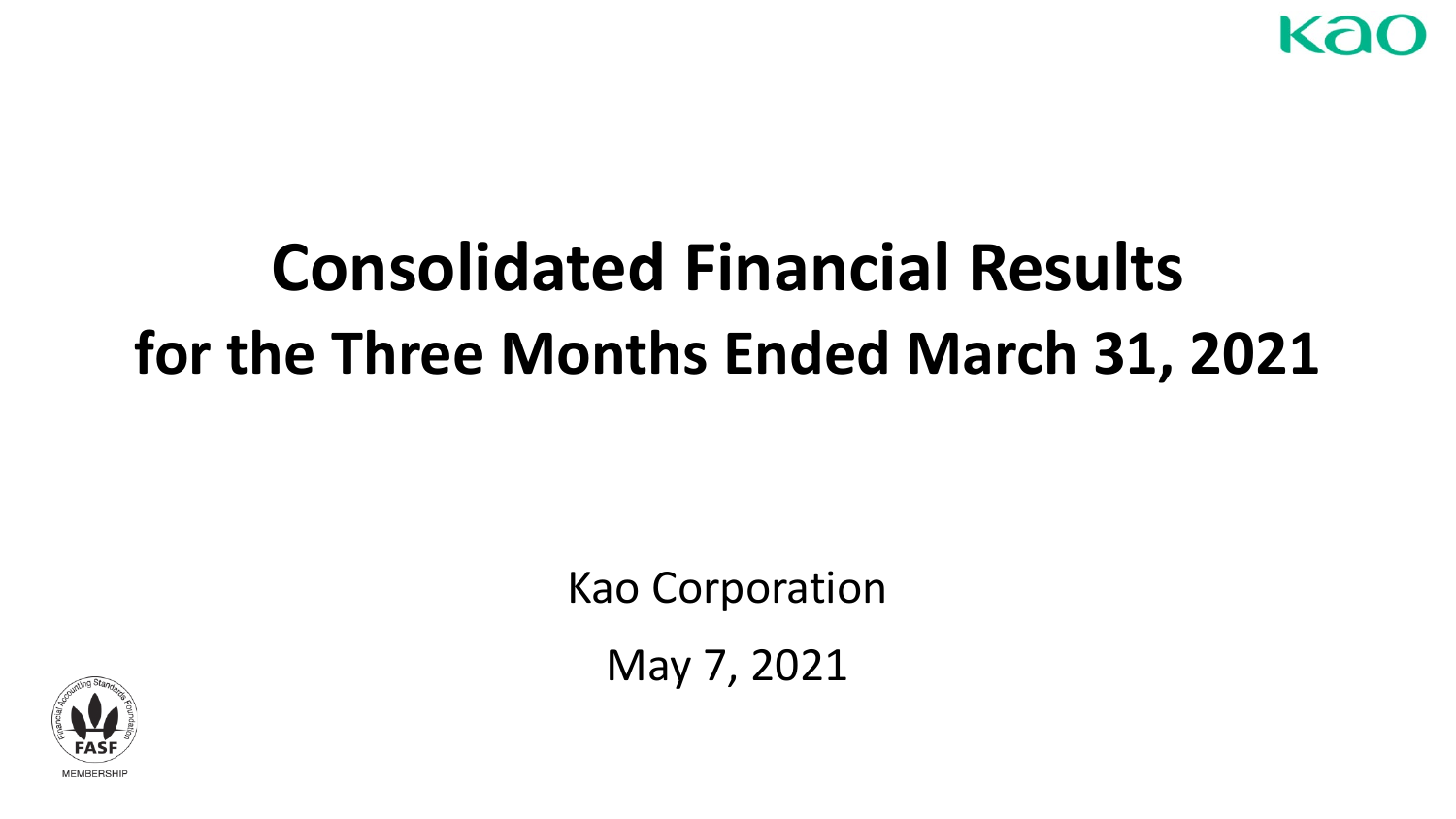

#### These presentation materials are available on our website in PDF format:

[www.kao.com/global/en/investor-relations/library/presentations/](http://www.kao.com/global/en/investor-relations/library/presentations/)

Forward-looking statements such as earnings forecasts and other projections contained in this release are based on information available at this time and assumptions that management believes to be reasonable, and do not constitute guarantees of future performance. Actual results may differ materially from those expectations due to various factors.

- 3. The Life Care Business has been newly established and incorporates health drinks, which were previously classified in the Human Health Care Business, in addition to commercial-use hygiene products, which were previously classified in the Fabric and Home Care Business.
- 4. Due to the reorganization of segments described in 1 to 3 above, sales and operating income for the same period a year earlier have been restated.

・ Numbers in parentheses in charts are negative

<sup>・</sup>The following is an overview of the reportable segments that have changed as of the three months ended March 31, 2021. (For details, please refer to page 16).

<sup>1.</sup> The Hygiene and Living Care Business has been newly established and incorporates sanitary products from the former Human Health Care Business in addition to fabric care products and home care products, which were previously classified in the Fabric and Home Care Business.

<sup>2.</sup> The Health and Beauty Care Business has been newly established and incorporates personal health products, which were previously classified in the Human Health Care Business, in addition to skin care products and hair care products, which were previously classified in the Skin Care and Hair Care Business.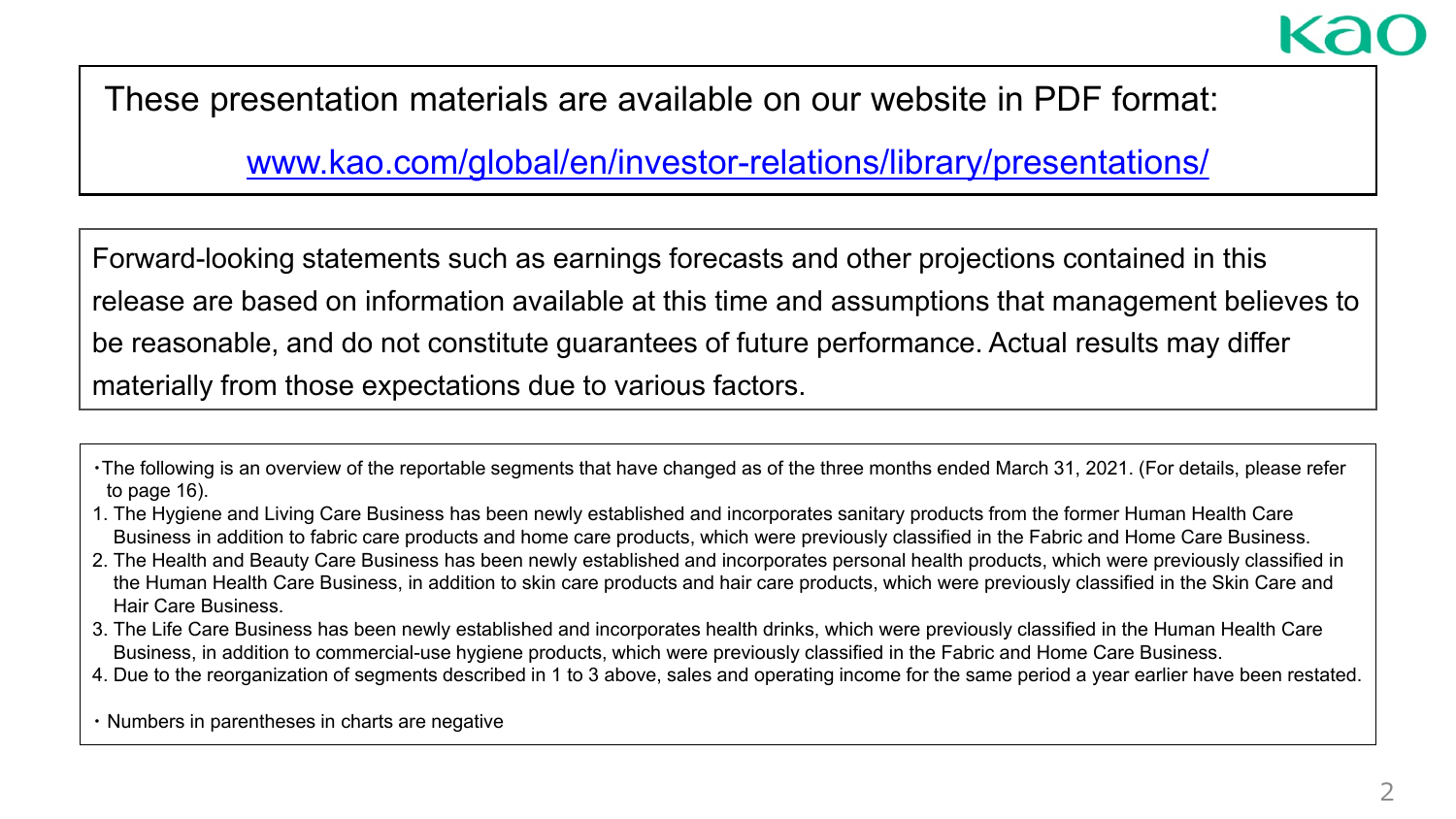### **Consumer Products Market in Japan**

Growth of household and personal care market<sup>1</sup>  $\blacksquare$  Growth of cosmetics market<sup>2</sup>



#### ■ Consumer purchase price for 15 major household and personal care categories<sup>4</sup>



1. 86 major household and personal care product categories

2. 26 cosmetics product categories

3. SRI+: Estimates based on POS data from approx. 6,000 retail outlets nationwide

4. Index with January to December 2015 as 100 (Figures for 2015 and 2016 are estimated from the ratio of SRI+ to SRI prices)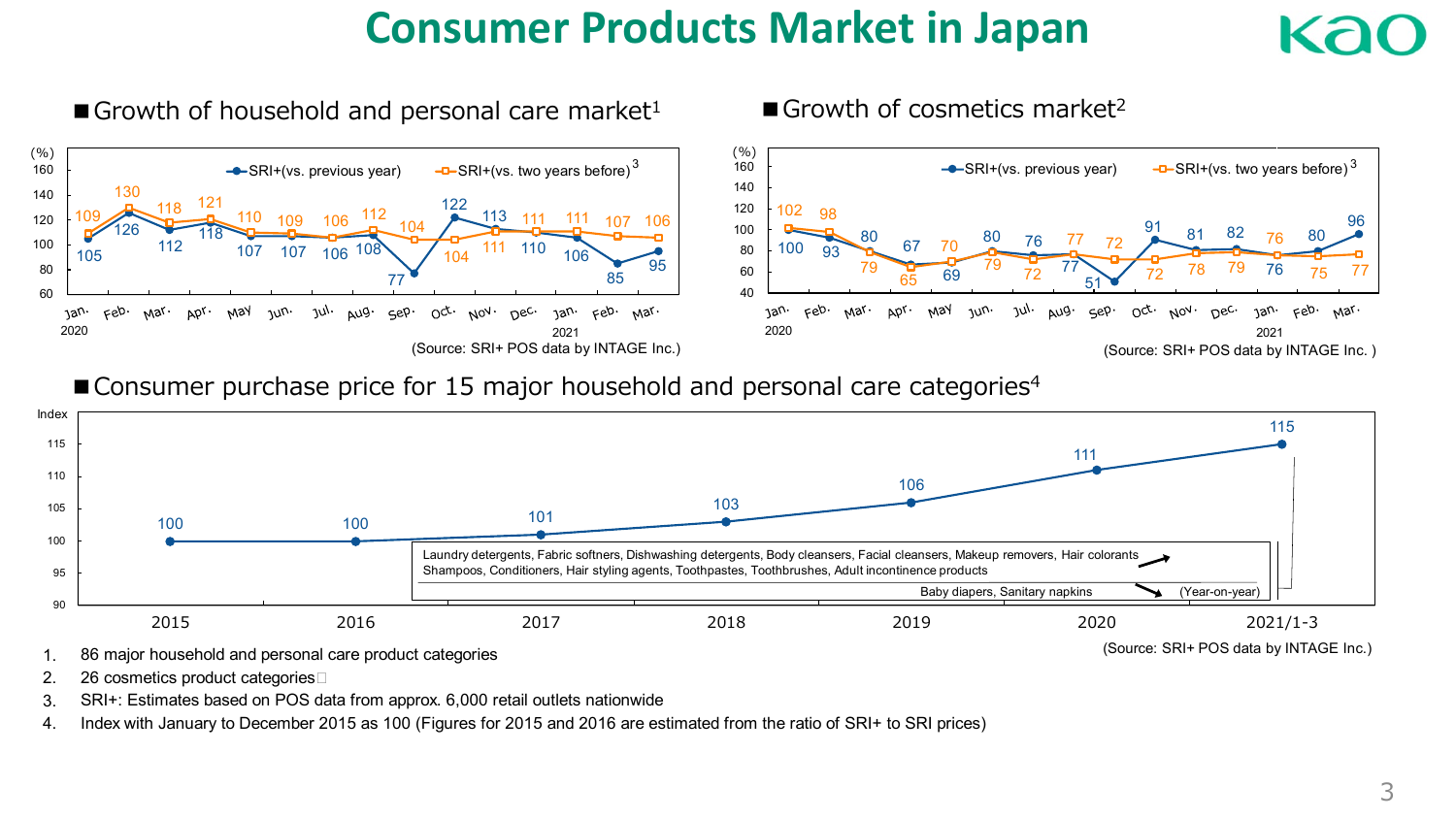### **Kao's Main Markets in Asia, the Americas and Europe (Main Categories)**

| Main Markets in Asia  |                                                                                                                                            |
|-----------------------|--------------------------------------------------------------------------------------------------------------------------------------------|
| $\blacklozenge$ China | : Steady market recovery with continuing year-on-year growth since 2Q/FY2020 due to success in controlling the COVID-19                    |
|                       | pandemic.                                                                                                                                  |
|                       | $\triangle$ Indonesia : Market slump due to the pandemic, with continuing shrinkage in many categories except during 1Q/FY2020, when there |
|                       | was special demand.                                                                                                                        |
|                       | . Oxietheria a accelert cludiche a colored OOIFVOOOO dux to the base of the completed with an element face computed accelert               |

 $\cdot$  Continuing market shrinkage since 2Q/FY2020 due to the impact of the pandemic, with no signs of recovery at present.

| i warkel Growth Rate (%) i |                              |                                          |                                  |                          |                          |     |                   |                 |                        |    |                  |                            |            |                                                                                                                                                              |
|----------------------------|------------------------------|------------------------------------------|----------------------------------|--------------------------|--------------------------|-----|-------------------|-----------------|------------------------|----|------------------|----------------------------|------------|--------------------------------------------------------------------------------------------------------------------------------------------------------------|
|                            | China (including e-commerce) |                                          |                                  |                          | Indonesia                |     |                   |                 | Thailand               |    |                  |                            |            |                                                                                                                                                              |
|                            |                              |                                          |                                  |                          |                          |     |                   |                 |                        |    |                  |                            |            |                                                                                                                                                              |
|                            |                              |                                          |                                  | 151                      |                          |     |                   |                 |                        |    |                  | 87                         |            | 84                                                                                                                                                           |
|                            |                              |                                          |                                  |                          |                          |     | 87                | 95 <sup>1</sup> | 97                     |    | 84               |                            | 94         | 87                                                                                                                                                           |
|                            |                              |                                          |                                  |                          |                          |     |                   |                 |                        | 97 | 86               |                            |            | -891                                                                                                                                                         |
|                            | 99                           |                                          | 97                               | 111                      |                          |     | 89                | 91              |                        |    | 83               |                            | 94         | 90l                                                                                                                                                          |
|                            |                              |                                          |                                  |                          |                          |     |                   |                 |                        |    |                  |                            |            | 85                                                                                                                                                           |
|                            |                              | 20 1Q 20 2Q<br>105.<br>96<br>101  <br>92 | 105.<br>103 <sub>1</sub><br>105. | 95.<br>100<br>105<br>96! | 118<br>105<br>104<br>105 | 105 | 112<br>110<br>107 | 92<br>96!<br>98 | 102 <sub>1</sub><br>94 | 96 | 103 <sub>l</sub> | 88!<br>106.<br>102<br>125: | 69.<br>105 | i 20 3Q i 20 4Q i 21 1Q i 20 1Q i 20 2Q i 20 3Q i 20 4Q i 21 1Q i 20 1Q i 20 2Q i 20 3Q i 20 4Q i 21 1Q i<br>93.<br>88<br>88<br>93<br>107 <sub>1</sub><br>99 |

Source: NielsenIQ. China includes e-commerce (UV care and laundry detergents include business-to-consumer only.)

#### Main Markets in the Americas and Europe

 $\lambda$ Market Growth Bate (0/15)

Although vaccinations have begun, the pandemic continued, and the hair care market shrank in the U.S., U.K. and Germany in 1Q/FY2021. On the other hand, the hand and body lotion market continued to grow as a result of more frequent hand washing and other factors, increasing 7% compared with the same period a year earlier.

| $\frac{1}{2}$    |      |     |      |    |     |                  |         |  |    |     |    |             |    |                                                                                                    |
|------------------|------|-----|------|----|-----|------------------|---------|--|----|-----|----|-------------|----|----------------------------------------------------------------------------------------------------|
| U.S.             |      |     | U.K. |    |     |                  | Germanv |  |    |     |    |             |    |                                                                                                    |
|                  |      |     |      |    |     |                  |         |  |    |     |    |             |    |                                                                                                    |
| 1041             | 100  | 99  | 97   | 97 | 103 | 79.              |         |  | 84 |     | 88 |             | 96 | 89                                                                                                 |
| 1041             | 1021 | 100 | 101  |    |     |                  |         |  |    |     | 91 | 93          | 94 | 90                                                                                                 |
| 106¦             | 88   | 92  | 93   |    |     |                  |         |  |    |     |    |             |    |                                                                                                    |
| 103 <sub>1</sub> | 108  | 105 | 103  |    |     |                  |         |  |    |     |    |             |    |                                                                                                    |
|                  |      |     |      |    |     | 98<br>89<br>107l |         |  | 90 | 90. |    | 109<br>105! |    | 20 10 20 20 20 30 20 40 21 10 20 10 20 20 20 20 30 20 40 21 10 20 10 20 20 20 30 20 40 21 10<br>95 |

#### $\langle$ Market Growth Rate  $(%)\rangle$

Source: NielsenIQ/IRI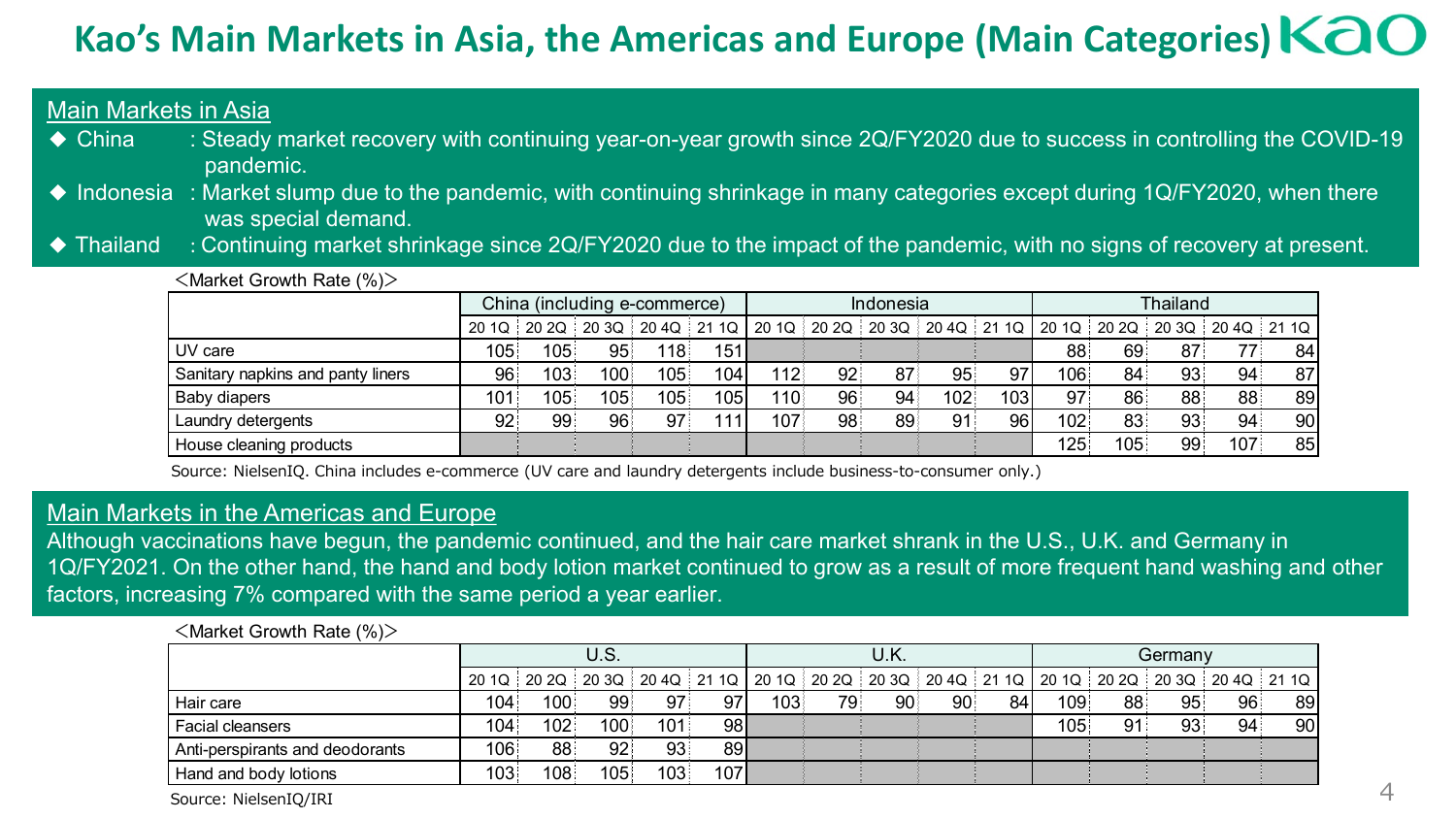#### **Highlights of Consolidated Financial Results** Ka

| Three months ended March 31                                                      |        |                                             |          |        |  |  |  |  |
|----------------------------------------------------------------------------------|--------|---------------------------------------------|----------|--------|--|--|--|--|
| (Billion yen)                                                                    | FY2020 | FY2021                                      | Growth % | Change |  |  |  |  |
| Net sales                                                                        | 337.8  | 320.6                                       | (5.1)    | (17.2) |  |  |  |  |
|                                                                                  |        | Effect of currency translation <sup>1</sup> |          |        |  |  |  |  |
| Like-for-like growth excluding effect of currency translation<br>(19.2)<br>(5.7) |        |                                             |          |        |  |  |  |  |
| Operating income                                                                 | 39.3   | 30.9                                        | (21.2)   | (8.3)  |  |  |  |  |
| Operating margin                                                                 | 11.6%  | 9.7%                                        |          |        |  |  |  |  |
| Income before income taxes                                                       | 37.3   | 33.9                                        | (9.1)    | (3.4)  |  |  |  |  |
| Net income                                                                       | 27.2   | 26.2                                        | (3.4)    | (0.9)  |  |  |  |  |
| Net income attributable to owners of the parent                                  | 26.7   | 25.7                                        | (3.5)    | (0.9)  |  |  |  |  |
| EBITDA (Operating income + Depr. & amort.) <sup>2</sup>                          | 56.3   | 48.1                                        | (14.5)   | (8.1)  |  |  |  |  |
| Basic earnings per share (yen)                                                   | 55.45  | 53.61                                       | (3.3)    | (1.84) |  |  |  |  |

1. Exchange rates: 105.96 yen/USD, 127.74 yen/Euro, 16.35 yen/Yuan

2. Excluding depreciation of right-of-use assets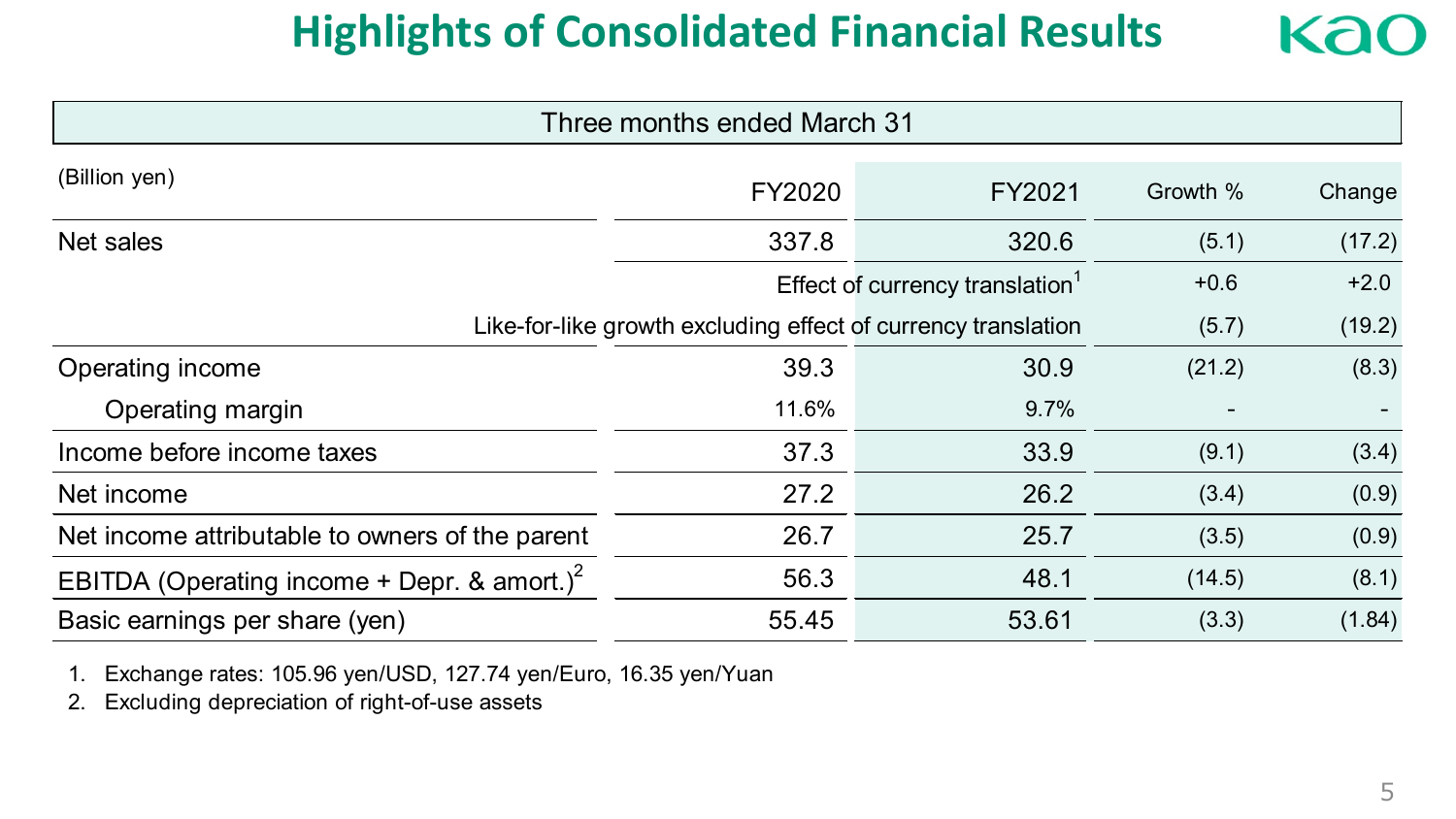### **Overview of Consolidated Results**

Although net sales and operating income decreased compared with the same period a year earlier, reflecting the absence of the previous year's special demand caused by the COVID-19 pandemic and due to the impact of restrictions on going outside, they were in line with the Kao Group's plan.

#### Net Sales **320.6 billion yen**

- **-5.1% compared with the same period a year earlier**
- **-5.7% on a like-for-like basis excluding effect of currency translation**
- Household and Personal Care Products: Sales decreased compared with the same period a year earlier due to market shrinkage reflecting the absence of the previous year's special demand, but progress was in line with the Kao Group's plan.
- Cosmetics: Due to the substantial impact of the declaration of a state of emergency in Japan and lockdowns in Europe, sales decreased compared with the same period a year earlier in line with the Kao Group's expectations at the beginning of the fiscal year, but have been on a recovery track since March.
- Chemicals: As customer industries recovered, fat and oil derivative products for disinfection and cleaning applications performed strongly, and sales increased compared with the same period a year earlier, exceeding the Kao Group's plan.

#### Operating Income **30.9 billion yen**

#### **-8.3 billion yen compared with the same period a year earlier 9.7% operating margin**

**Shareholder** Returns Repurchased 6.88 million shares of stock totaling 50 billion yen between February 4 and April 30, based on a resolution of the Board of Directors at a meeting held on February 3, 2021.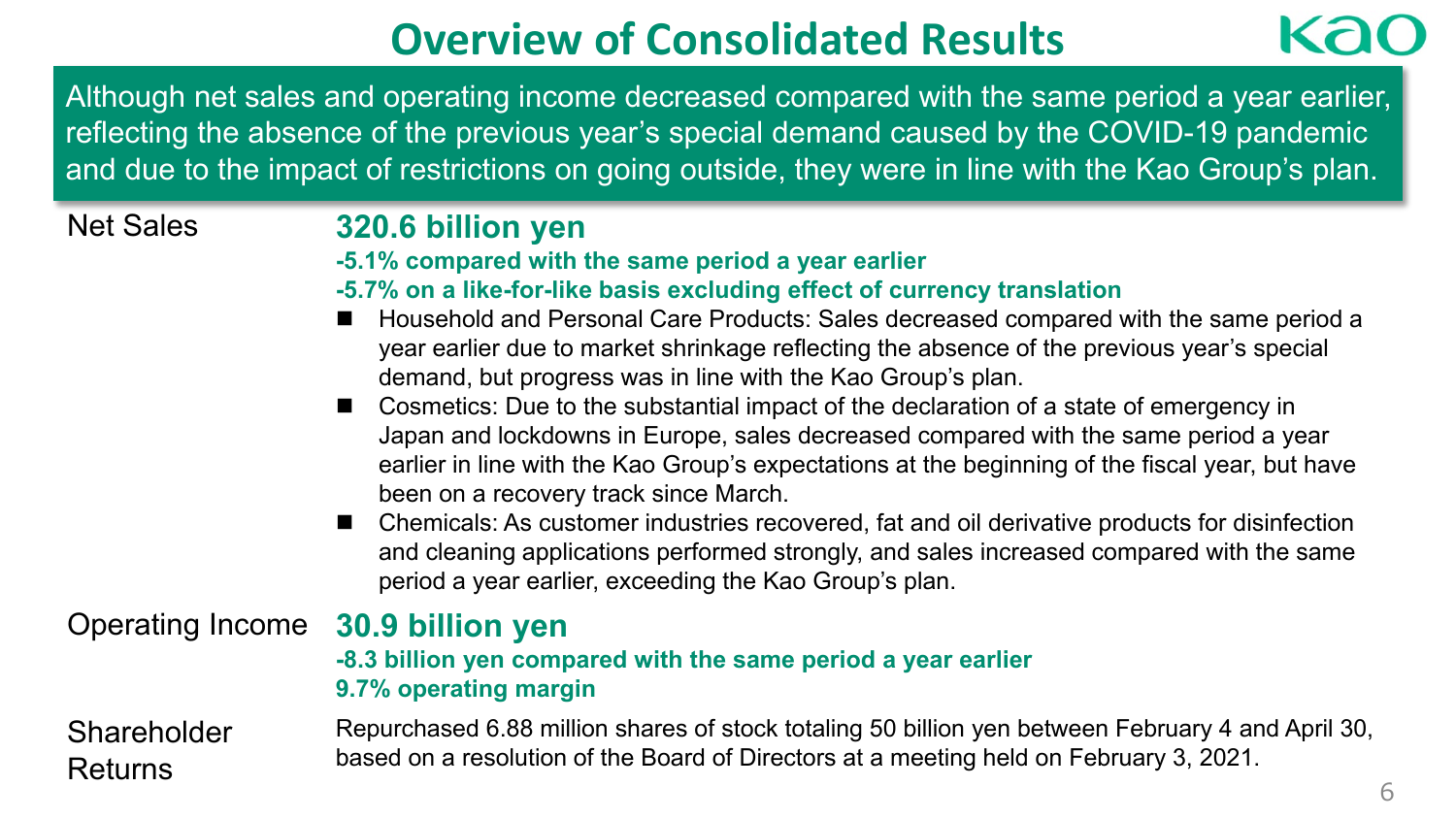### **Business Segment Overview**



|                                                     | <b>Market</b><br>(vs. same period a year<br>earlier)                                                                                                                | <b>Sales</b><br>(vs. same<br>period a year<br>earlier) | <b>Market</b><br><b>Share</b><br>(vs. same<br>period a year<br>earlier) | <b>Operating</b><br><b>Income</b><br>(vs. same<br>period a year<br>earlier) | <b>Sales</b><br>(vs. plan) | <b>Evaluation</b> |                                                                                                                                                                                                | <b>Contribution</b><br>from New and<br><b>Improved</b><br><b>Products</b> | E-commerce/<br><b>Digital</b><br><b>Marketing</b> |
|-----------------------------------------------------|---------------------------------------------------------------------------------------------------------------------------------------------------------------------|--------------------------------------------------------|-------------------------------------------------------------------------|-----------------------------------------------------------------------------|----------------------------|-------------------|------------------------------------------------------------------------------------------------------------------------------------------------------------------------------------------------|---------------------------------------------------------------------------|---------------------------------------------------|
| Hygiene and<br>Living Care<br><b>Business</b>       | [Reasons for change : Products]<br>Nonwoven products<br>Absence of last<br>(sanitary napkins,<br>baby diapers, etc.)<br>vear's special<br><b>Bleaches</b><br>demand |                                                        |                                                                         |                                                                             |                            | VJ                | Given a market shrinkage reflecting the<br>absence of last year's special demand, sales<br>and operating income decreased, but were in<br>line with the plan. Market share was<br>unchanged.   | $\checkmark$                                                              |                                                   |
| Health and<br><b>Beauty Care</b><br><b>Business</b> | Absence of last<br>Hand soap<br>year's special<br>demand                                                                                                            |                                                        |                                                                         |                                                                             |                            | $\checkmark$      | Given a greater-than-expected market<br>shrinkage reflecting the absence of last year's<br>special demand and other factors, sales<br>decreased and fell below the plan. Market share<br>grew. | $\checkmark$                                                              | $\checkmark$                                      |
| Life Care<br><b>Business</b>                        | Restaurants/banquet<br>Voluntarily<br>facilities<br>refraining from<br>Travel/hotel industry,<br>going outside<br>etc.                                              |                                                        |                                                                         |                                                                             |                            | √√                | Despite a market shrinkage due to restrictions<br>on going outside and other factors, sales and<br>operating income increased.                                                                 | √                                                                         | √√                                                |
| Cosmetics<br><b>Business</b>                        | Extensions of<br>state of<br>Makeup<br>products<br>emergency/<br>Lockdowns                                                                                          |                                                        |                                                                         |                                                                             |                            |                   | Given a market shrinkage due to restrictions on<br>going outside and other factors, sales and<br>operating income decreased as expected.<br>On a recovery track since March.                   | √                                                                         | $\checkmark$                                      |
| Chemical<br><b>Business</b>                         | <b>Disinfection</b><br>and cleaning<br>Recovery in<br>products 1<br>customer<br>Toner and<br>industries/<br>toner binder↓<br>Telework                               |                                                        |                                                                         |                                                                             |                            | ノノノ               | As overall demand from customer industries<br>recovered, sales and operating income<br>increased and exceeded the plan.                                                                        | $\sqrt{2}$                                                                |                                                   |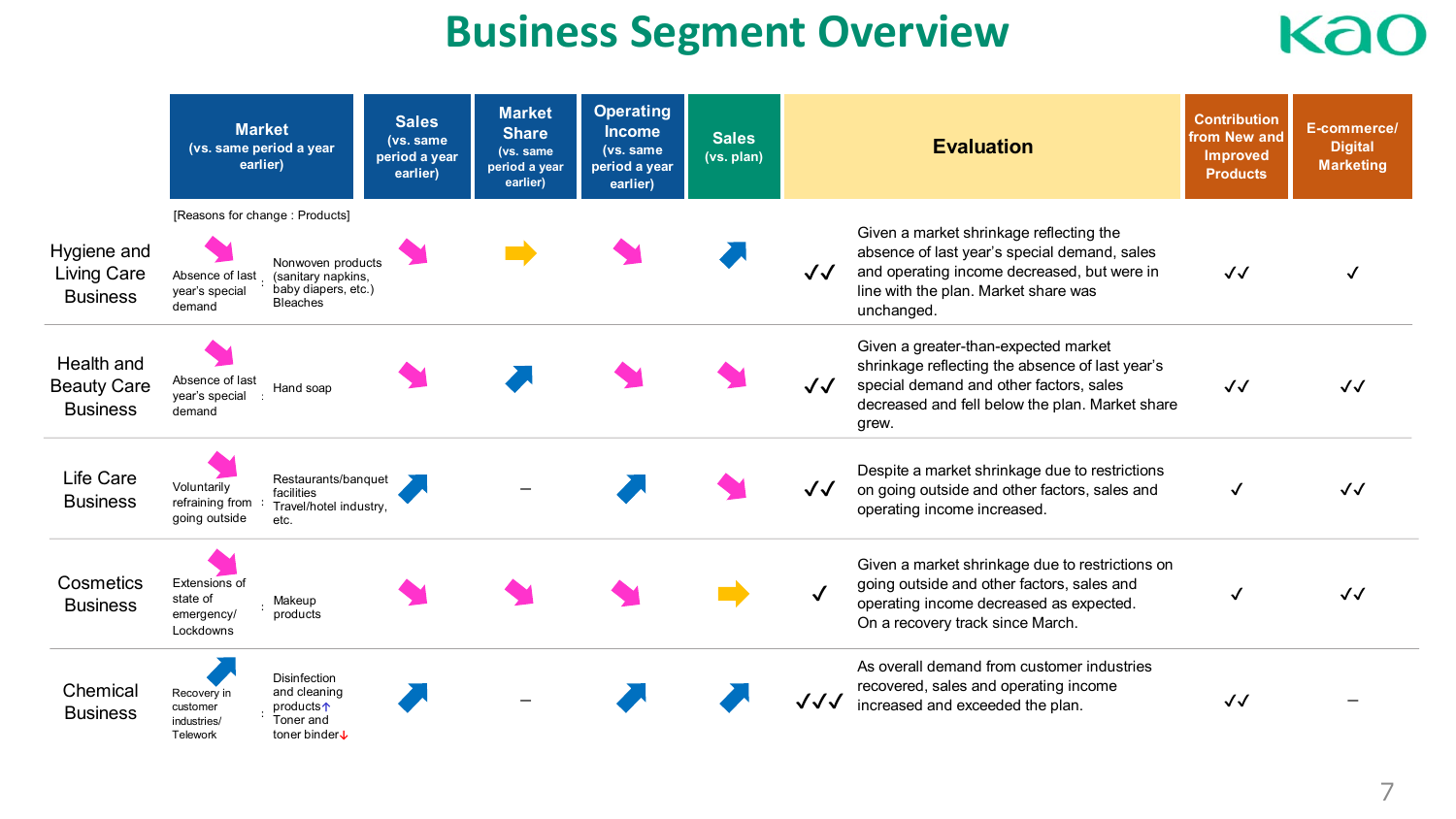### **Consolidated Net Sales by Segment/Geographic Region**



1. Net sales of the Chemical Business include intersegment transactions

2. Excluding the effect of currency translation

Sales by geographic region are classified based on the location of the sales recognized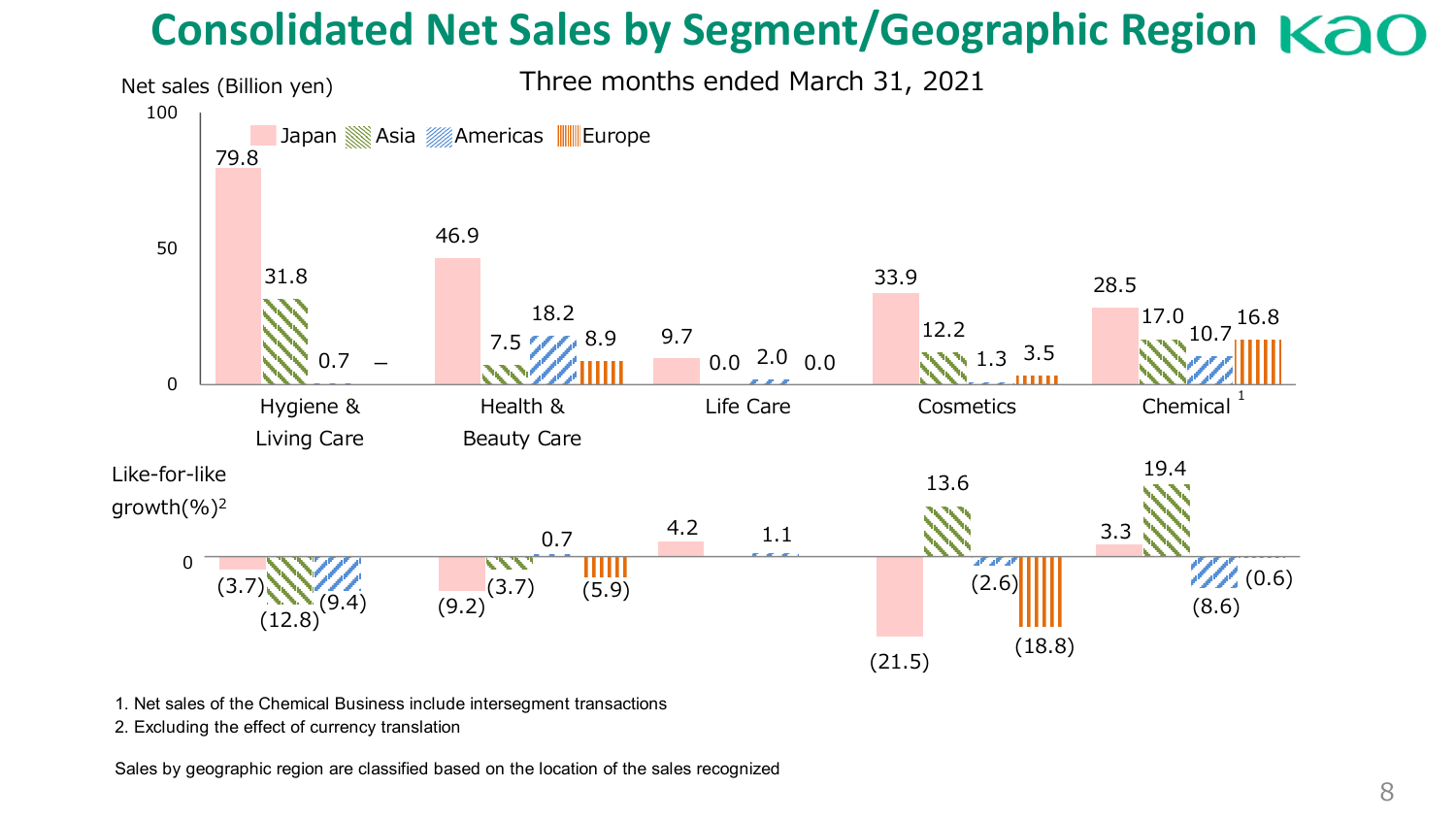### **Consolidated Results by Segment**

Three months ended March 31, 2021





Like-for-like growth<sup>2</sup>



1. Net sales and operating income of the Chemical Business include intersegment transactions

2. Excluding the effect of currency translation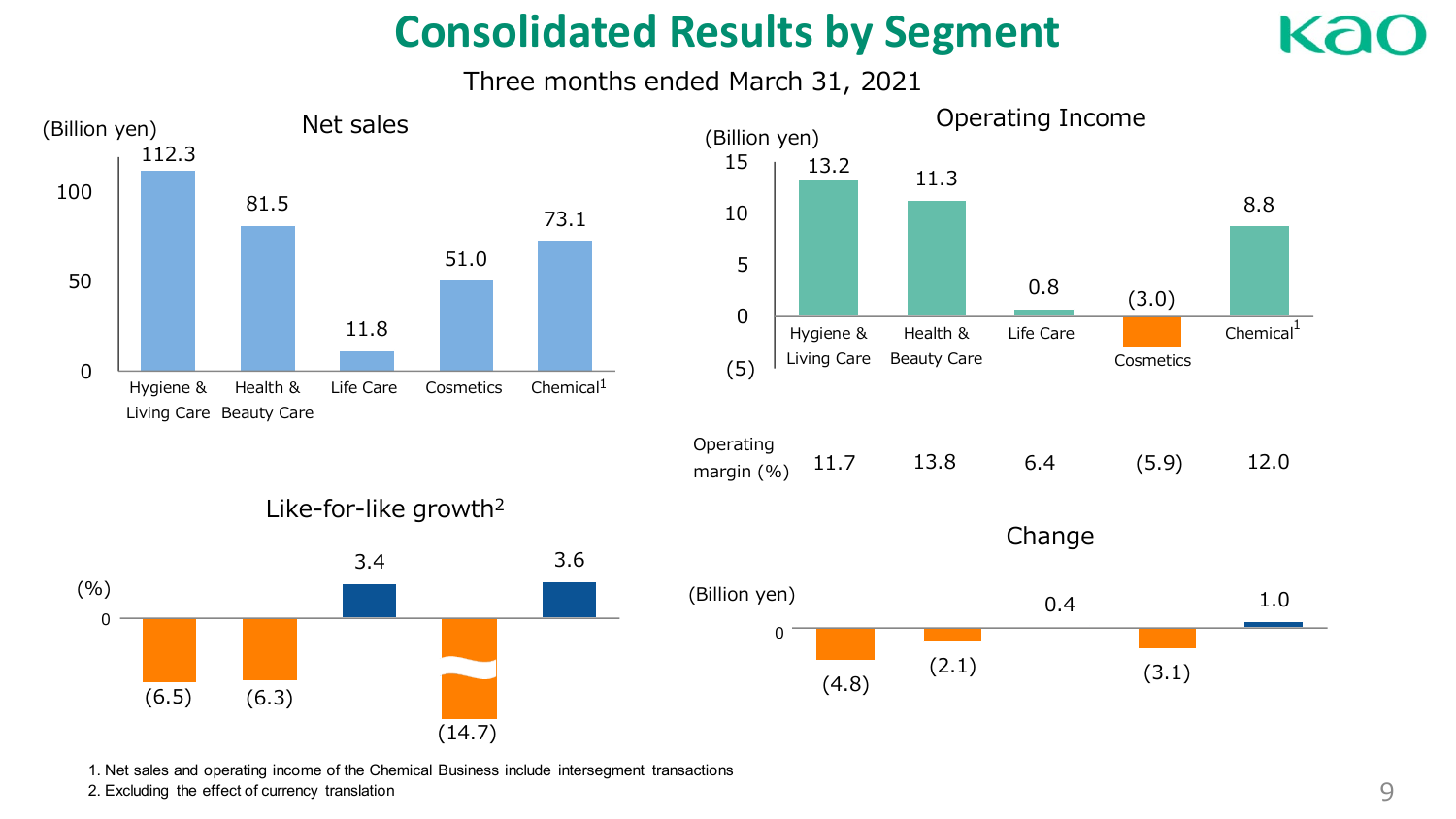## **Analysis of Change in Consolidated Operating Income**



\* Excluding the effect of currency translation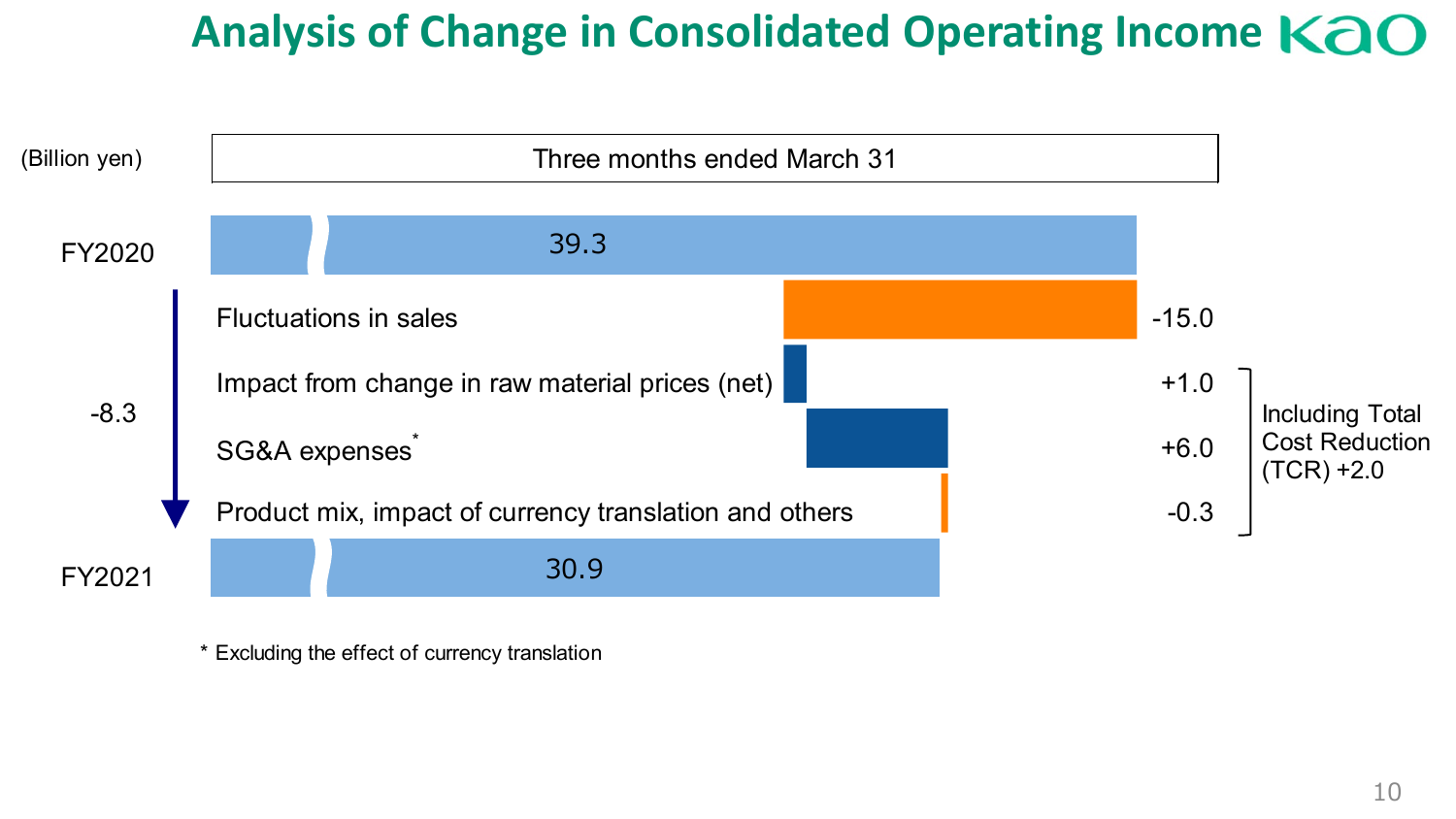### **Household and Personal Care Business**

Although demand increased due to the ongoing pandemic, sales decreased compared with the same period a year earlier, reflecting the absence of the previous year's special demand, the impact of restrictions on going outside and other factors. Progress was in line with the Kao Group's plan.

**Increased demand due to the ongoing pandemic**

- Hand sanitizer and laundry detergent in Japan
- Strong performance of bath additives due to demand from people staying home
- Home care products in Asia

#### **Market shrinkage reflecting the absence of the**

- **previous year's special demand**
- Hand soap, home care products and sanitary napkins in Japan
- Fabric care products in Asia
- Skin care products in the Americas

#### **Impact of restrictions on going outside**

- Seasonal products such as UV care, makeup remover and hair care products in Japan and elsewhere in Asia
- Products for hair salons in Europe



■ Markets and Kao Group shipments by category in Japan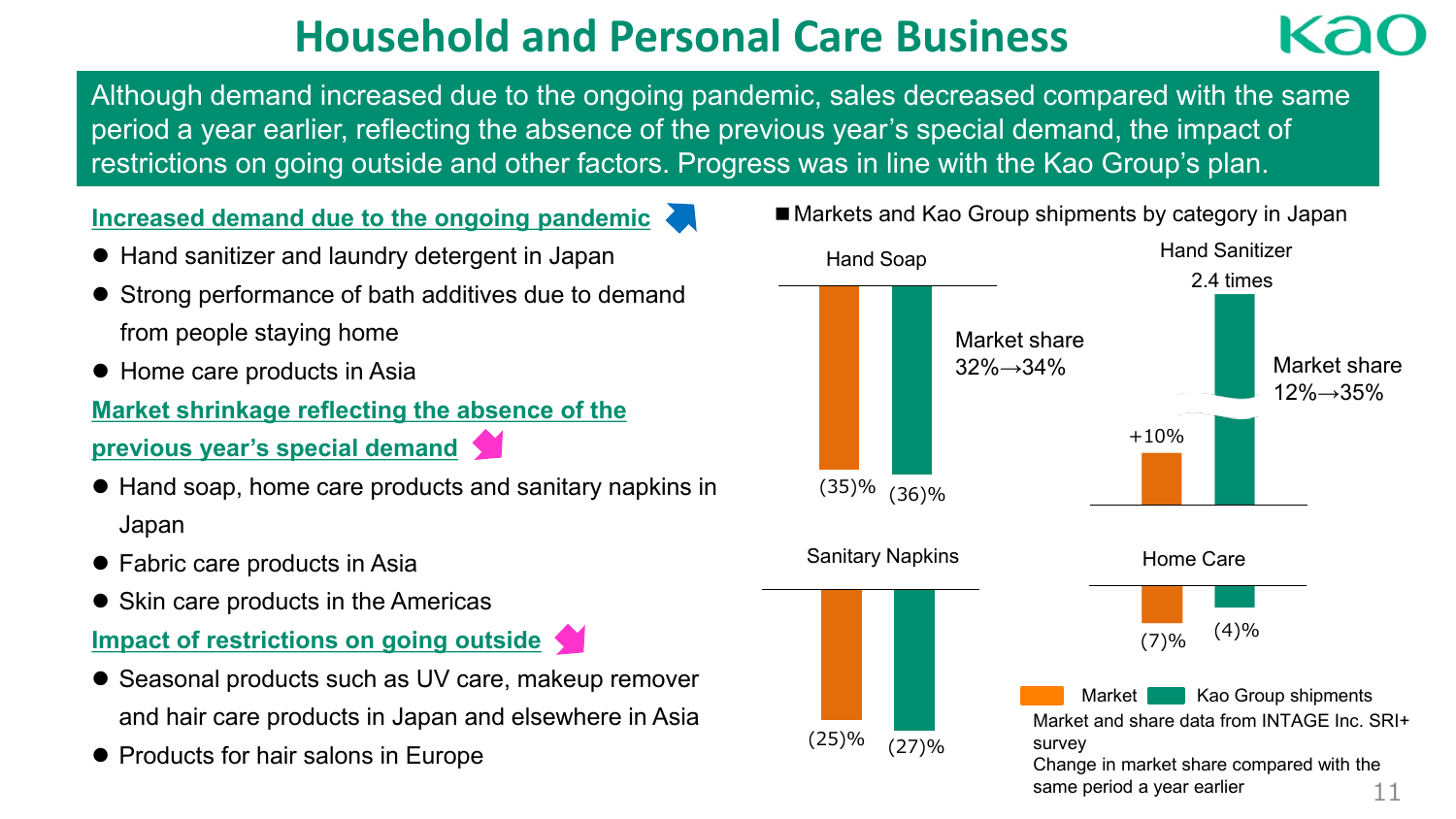#### **Cosmetics Business**

Although the business performed well in China, sales in Japan and Europe decreased compared with the same period a year earlier as expected due to the impact of the declaration of a state of emergency in Japan and lockdowns in Europe. On a recovery track since March. Accelerated the shift to e-commerce and structural reform.

**Japan:** -21.5% compared with the same period a year earlier/ vs. plan

- Due to the substantial impact of the disappearance of inbound demand and the declaration and extension of a state of emergency, recovery of the market, especially for makeup products, was delayed and sell-out from retailers to consumers fell below expectations.
- Large-scale new product launches and campaigns were restrained up to the end of the first quarter, but an aggressive rollout of marketing initiatives will begin from the second quarter.

**Asia:** +13.6% compared with the same period a year earlier/ vs. plan

- Sales increased substantially (+26%) compared with the same period a year earlier in China, with strong sales of *freeplus* and *Curél*.
- Sales of prestige brands *SENSAI, est* and *Biomimesis Veil*, which incorporates Fine Fiber Technology began in April 2021 in the Hainan Island duty-free shopping complex.

**Europe: -18.8% compared with the same period a year earlier/ vs. plan** 

- Despite the impact of mandated temporary store closures due to lockdowns, e-commerce sales for *Molton Brown* were strong and in line with the Kao Group's plan.
- Directly managed e-commerce for *SENSAI* started in April.

#### ■E-commerce ratio

|                       |     | 2020      |     |  |  |
|-----------------------|-----|-----------|-----|--|--|
|                       | 10  | Full year | 10  |  |  |
| Japan                 | 9%  | 10%       | 11% |  |  |
| China                 | 58% | 69%       | 61% |  |  |
| Europe (Molton Brown) | 31% | 46%       | 67% |  |  |

Source: INTAGE Inc. SLI survey for Japan; ratio of ecommerce to total to sales for China and Europe

■G11 and R8 Brands growth compared with the same period a year earlier and share of sales

|       | 2020 Full year |                   | 2021 1Q |                   |  |  |
|-------|----------------|-------------------|---------|-------------------|--|--|
|       | Growth         | Share<br>of Sales | Growth  | Share<br>of Sales |  |  |
| G11   | (10)%          | 61%               | (4)%    | 65%               |  |  |
| R8    | (28)%          | 23%               | (22)%   | 22%               |  |  |
| Other | (36)%          | 16%               | (33)%   | 13%               |  |  |

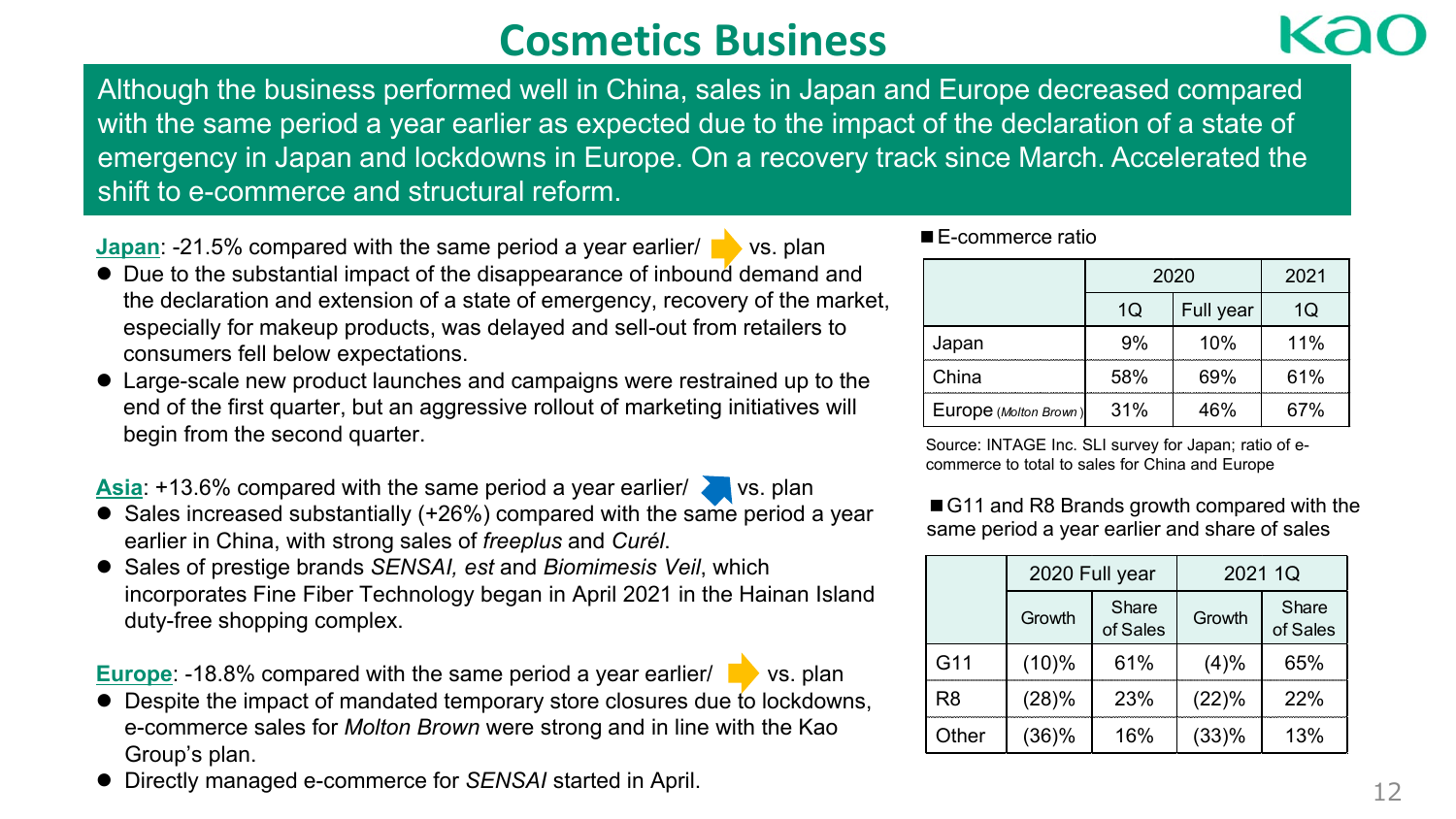## **The Cosmetics Business – Challenges & Measures for 2025**

**Acceleration of brand enhancement**

**Purpose-driven branding**

- Reorganization by strategic business unit began on Jan. 1, 2021
- Revisions to the portfolio
- Next Innovation

**Improvement of profitability by accelerating structural reform**

 Consolidation of two beauty counselling companies in Japan on Apr. 1, 2021

**E-commerce business expansion driven by DX Acceleration of digital communication**

**Acceleration of globalization by reinforcing business in China and Europe**

- Newly established DX Co-Creation Center on Jan. 1, 2021
	- Acceleration of shift to e-commerce
	- Development of UX1
- Acceleration of digital communication
- Start of full-scale reinforcement of prestige skin care business in China
	- Start of duty-free sales at Hainan Island shopping complex on Apr. 1, 2021
	- Expansion in the C2C2 market
- Discontinuous growth in Europe

1 User experience 2 Consumer-to-Consumer

- Waste reduction ● Reinforcement of skin care business

**•** Transformation of makeup

business model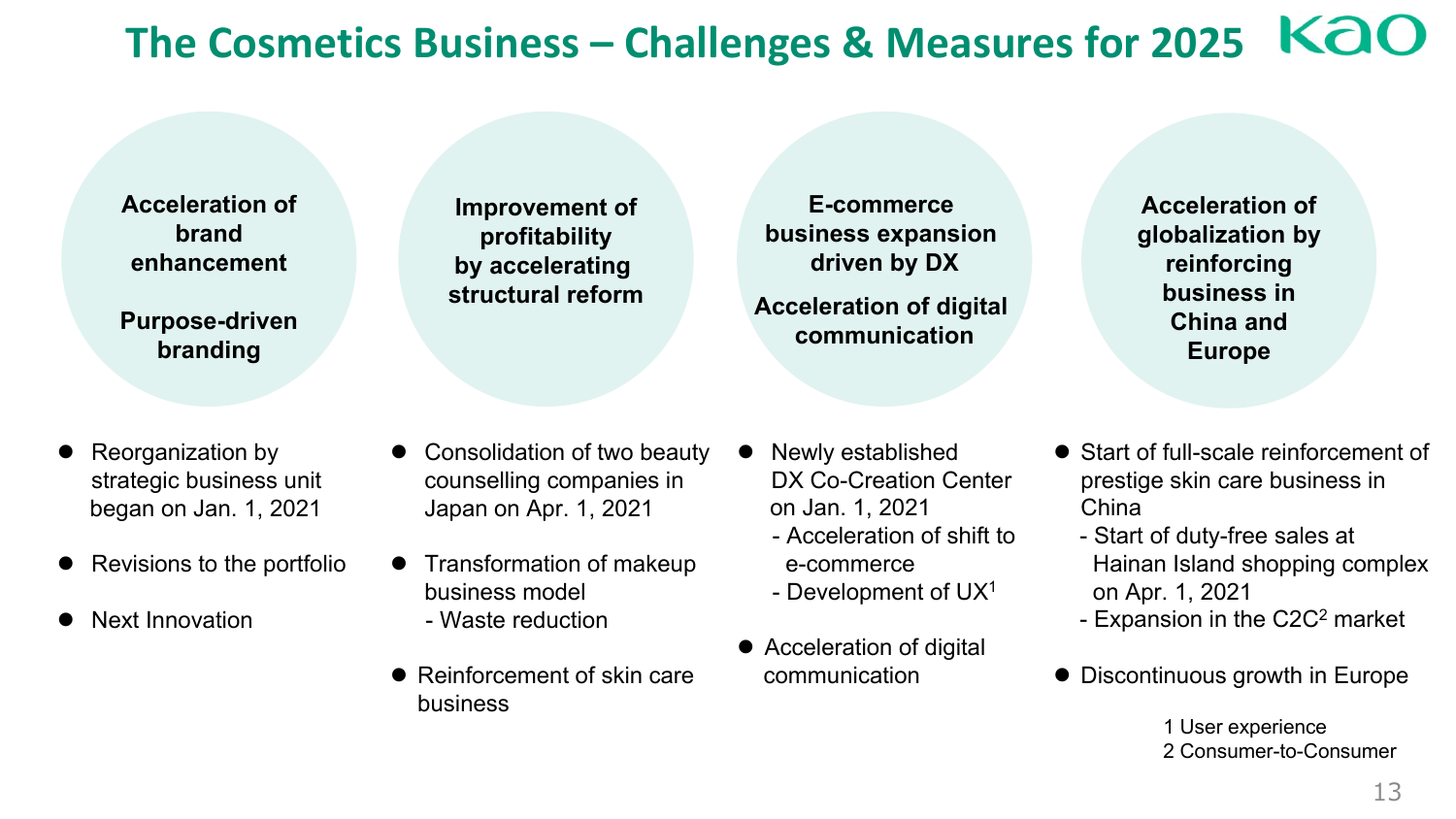## **Chemical Business**

As customer industries recovered, fat and oil derivative products for disinfection and cleaning applications performed strongly, and sales increased compared with the same period a year earlier and exceeded the plan. Proactively rolled out products developed from ESG perspectives.

**Japan**: +3.3% compared with the same period a year earlier

**vs.** plan

- Sales increased due to market recovery in the automobile-related and other fields.
- **Asia**: +19.4% compared with the same period a year earlier **vs.** plan
- Sales of fat and oil derivative products were strong in China, Indonesia, Thailand and elsewhere.
- **Americas**: -8.6% compared with the same period a year earlier vs. plan
- Toners and toner binders faced tough conditions due to the impact of the worldwide expansion of telework.
- **Europe**: -0.6% compared with the same period a year earlier vs. plan
- Although sales of fat and oil derivatives for disinfection and cleaning applications were firm, toner and toner binders faced tough conditions, resulting in a slight decrease compared with the same period a year earlier.





Iwata City, Shizuoka Prefecture became the first local government in Japan to use Kao's highly durable asphalt modifier made from recycled PET waste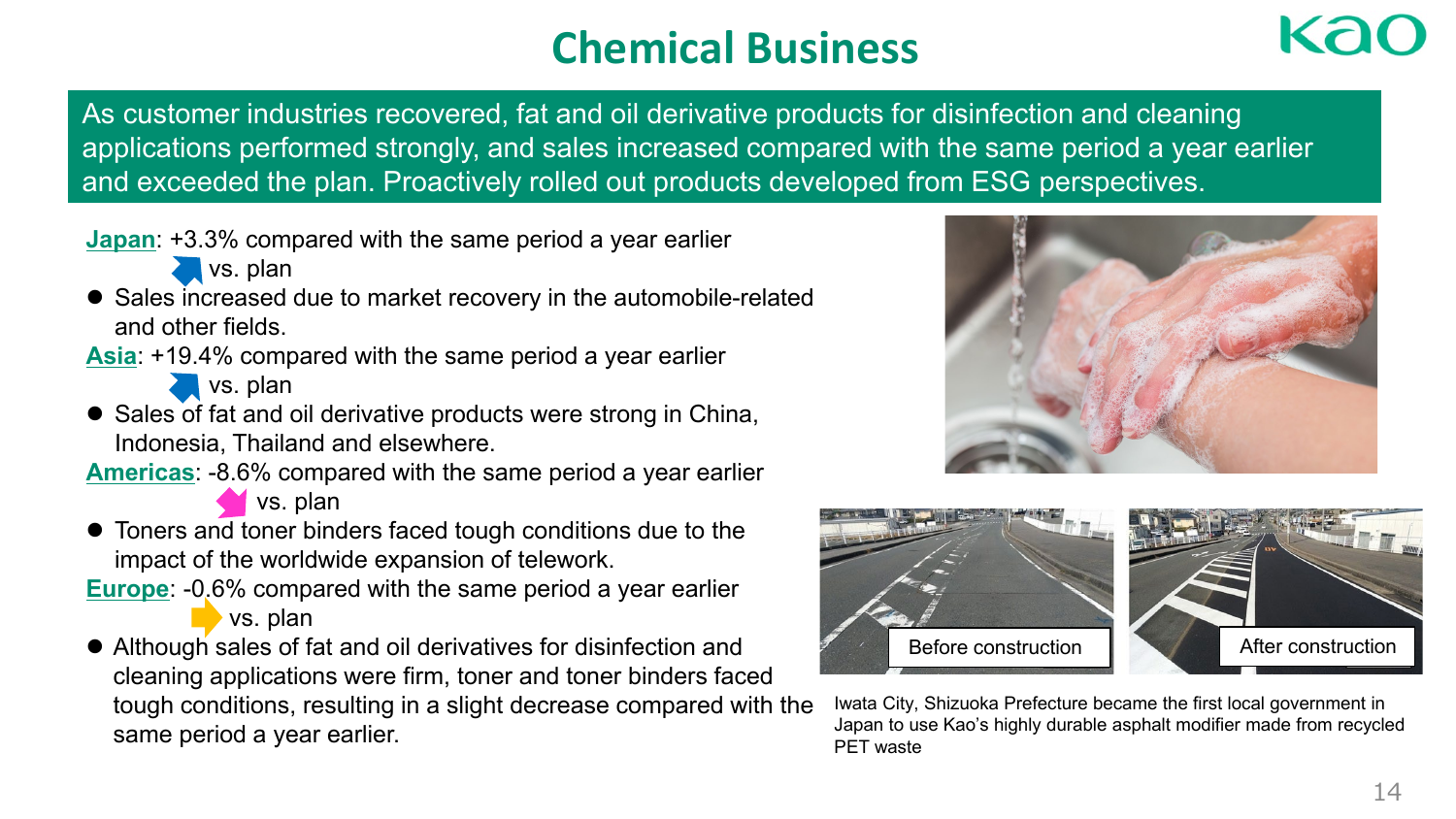### **Sales Plan and Main Initiatives Going Forward**

Household and Personal Care Products: Comprehensive offerings for healthy lifestyles, including decisive investment in strengthening core brands and measures to prevent infection.

#### Envisioned YoY sales growth



- Initiatives to protect kirei\* lifestyles (hygienerelated products)
- $\checkmark$  Product launches of Reborn Kao in autumn
- $\checkmark$  Step up cooperation with e-commerce platforms
	- Launch of new *Merries* baby diapers made in China etc.

\* The Japanese word "kirei" means beautiful or clean, not only on the outside but also on the inside. At Kao, Kirei is the value we want to bring to everyday life with our brands, products and services - now and in the future.

Cosmetics: Transition to a highly profitable business through structural reform and promote DX to accelerate the shift to digital communication. Enhance value to society in the growing Chinese market with rapid cultivation of prestige brands.



- Acceleration of brand enhancement
- Acceleration of structural reform
- E-commerce business expansion driven by DX
- $\checkmark$  Acceleration of globalization by reinforcing business in China and Europe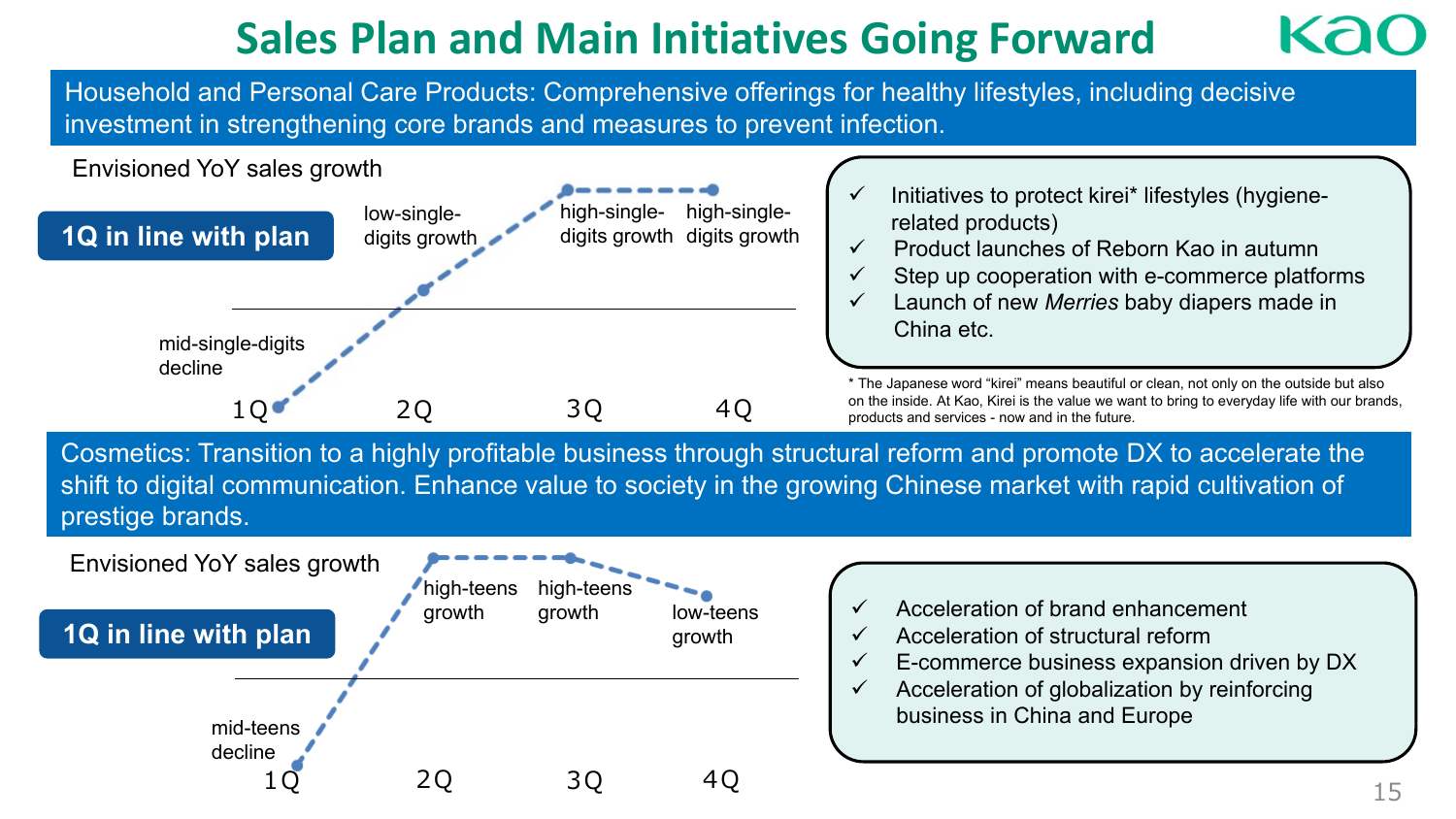### **Changes in Business Segment (As of January 2021)**

The Consumer Products Business was restructured in January 2021 to conduct business with a focus on the fundamental value people seek. The Kao Group established the Hygiene and Living Care Business, which contributes to more comfortable lifestyles with support for people's daily lives and society, and the Health and Beauty Care Business, which offers care for the entire body to maximize healthy beauty. The Kao Group also established the Life Care Business to promote new businesses that protect human lives by fully utilizing the fundamental technologies that have supported the Kao Group.

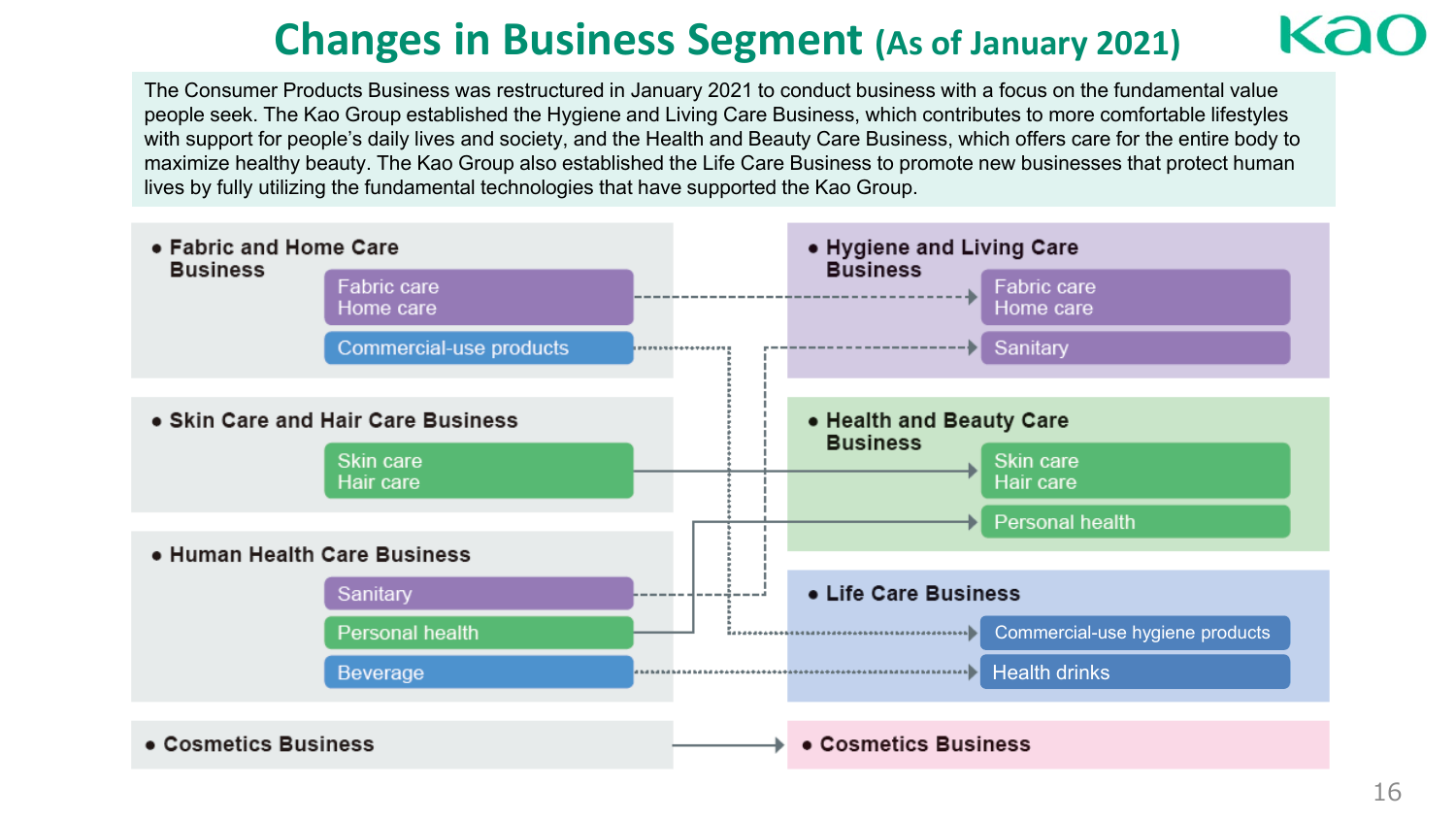### **Reference: Consolidated Financial Results for FY2020 (New Segments)**

|                                        | Net sales<br>(Billions of yen) | Share of net sales <sup>2</sup><br>(%) | Operating income<br>(Billions of yen) | Operating margin<br>$(\%)$ |
|----------------------------------------|--------------------------------|----------------------------------------|---------------------------------------|----------------------------|
| Hygiene and Living Care Business       | 503.2                          | 36.4                                   | 79.6                                  | 15.8                       |
| <b>Health and Beauty Care Business</b> | 362.3                          | 26.2                                   | 60.5                                  | 16.7                       |
| <b>Life Care Business</b>              | 52.2                           | 3.8                                    | 4.7                                   | 8.9                        |
| <b>Cosmetics Business</b>              | 233.6                          | 16.9                                   | 2.4                                   | 1.0                        |
| <b>Consumer Products Business</b>      | 1,151.3                        | 83.3                                   | 147.2                                 | 12.8                       |
| Chemical Business <sup>1</sup>         | 269.2                          | 16.7                                   | 27.7                                  | 10.3                       |
| Total                                  | 1,420.5                        |                                        | 174.9                                 | 12.3                       |
| <b>Elimination and Reconciliation</b>  | (38.5)                         |                                        | 0.7                                   |                            |
| Consolidated                           | 1,382.0                        | 100.0                                  | 175.6                                 | 12.7                       |

1 Net sales and operating income of the Chemical Business include intersegment transactions

2 Share of net sales is calculated based on sales to customers

Note: Consolidated financial results for FY2020 have been restated according to the new segments. (Please refer to page 16 for details of the reportable segments.)